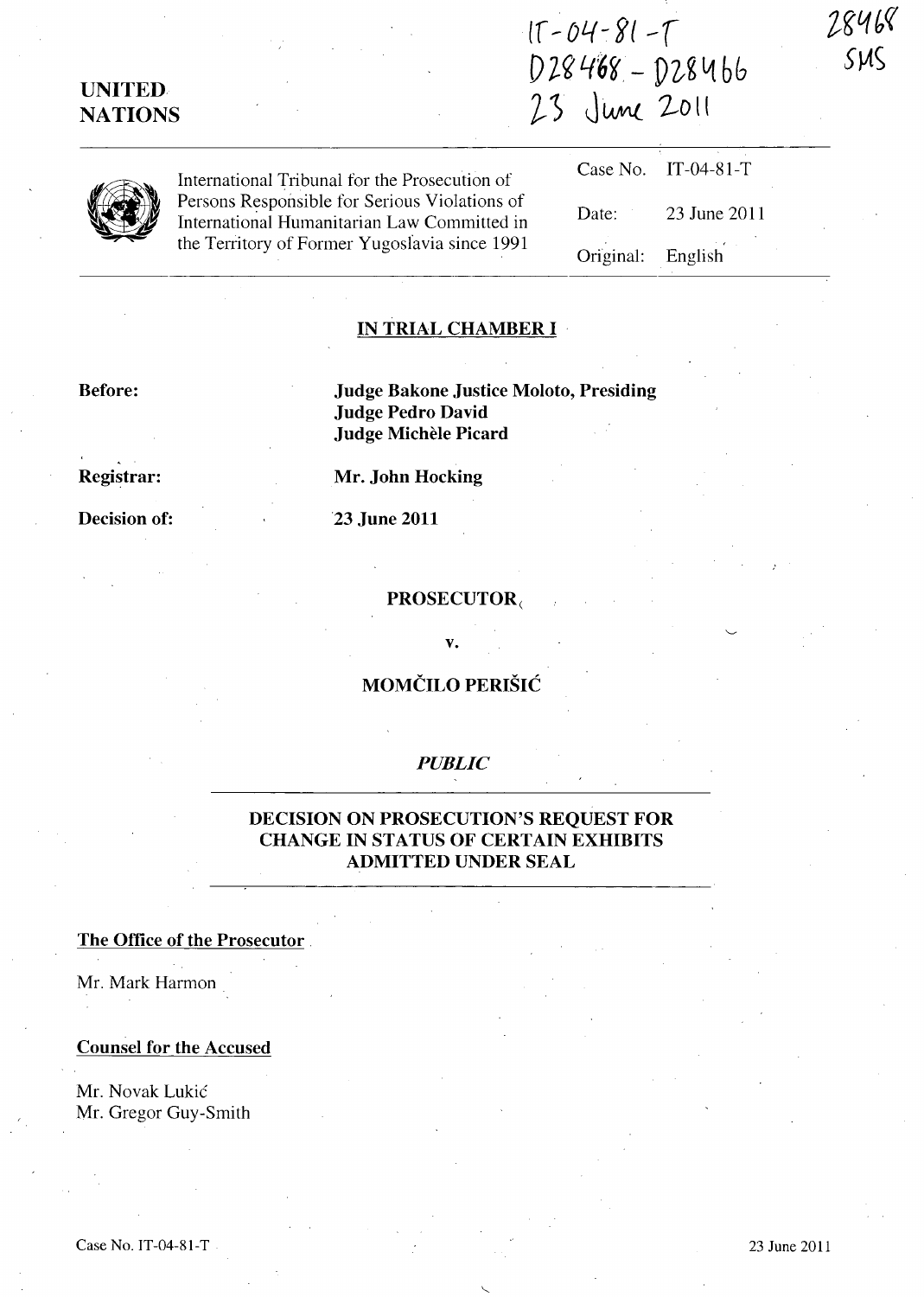**TRIAL CHAMBER I** ("Trial Chamber") of the International Tribunal for the Prosecution of Persons Responsible for Serious Violations of International Humanitarian Law Committed in the Territory of the former Yugoslavia since 1991 ("Tribunal");

**BEING SEISED** of the Prosecution's "Request for Change in Status of Certain Transcripts and an Exhibit", filed confidentially on 9 June 2011 ("Request"), whereby the Prosecution requests the Trial Chamber to change the status of the following documents by:

1. Making public the portions of the testimony of Miodrag Starcevic initially marked as private. or closed session due to references to exhibits which were under seal but have now been made  $public;$ <sup>1</sup>

2. Changing back to confidential the portions of the testimony of witness MP-80 relating to exhibit P2620 which the Prosecution inadvertently requested be made public;<sup>2</sup> and

3. Making public exhibit P1854 which was inadvertently tendered under seal and the relevant transcript pages of the testimony associated with it, as identified in the Request; $3$ 

**RECALLING** the general importance in maintaining the proceedings public, in accordance with Articles 20(4), 21(2) of the Statute of the Tribunal ("Statute");

**CONSIDERING** that the Trial Chamber is not aware of any reasons justifying keeping exhibit P1854 and the portions of the transcripts associated with it, as well as the portions of the testimony of Miodrag Starčević identified in the Request, as confidential;

**FURTHER RECALLING** the Trial Chamber's duty to protect its witnesses in accordance with Article 22 of the Statute and the protective measures of pseudonym and closed session granted to  $MP-80$ ;<sup>4</sup>

#### **FOR THE FOREGOING REASONS,**

**PURSUANT** to Articles 20(4), 21(2) and 22 of the Statute and Rule 54 of the Rules of Procedure and Evidence,

**GRANTS** the Request;

Request, para. 2.<br>Request, para. 3.

Request, para. 4.

Oral Ruling of 20 July 2009, T. 8226.